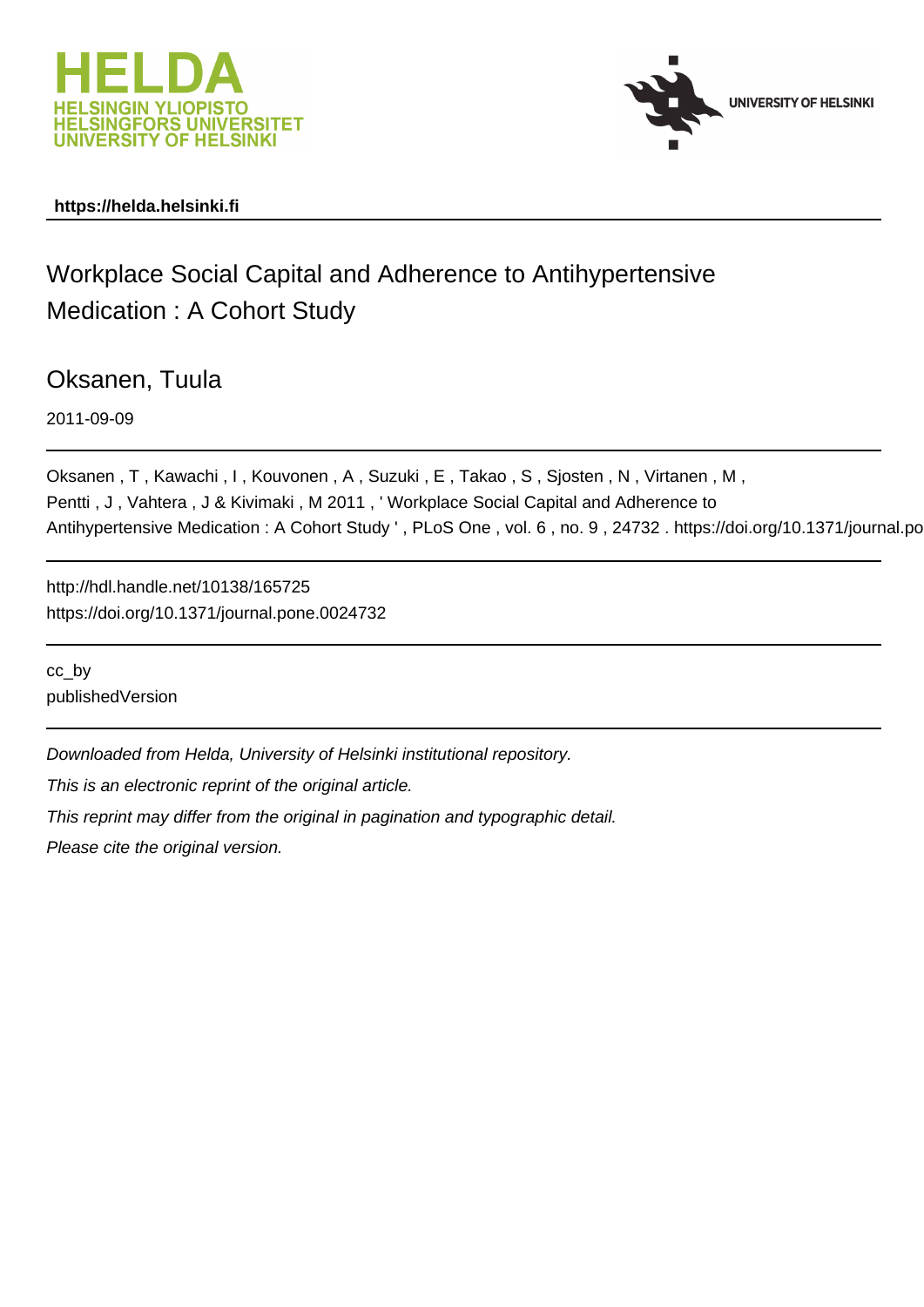# Workplace Social Capital and Adherence to Antihypertensive Medication: A Cohort Study

# Tuula Oksanen<sup>1,2</sup>\*, Ichiro Kawachi<sup>2</sup>, Anne Kouvonen<sup>3</sup>, Etsuji Suzuki<sup>4</sup>, Soshi Takao<sup>4</sup>, Noora Sjösten<sup>1</sup>, Marianna Virtanen<sup>1</sup>, Jaana Pentti<sup>1</sup>, Jussi Vahtera<sup>1,59</sup>, Mika Kivimäki<sup>1,6,79</sup>

1 Finnish Institute of Occupational Health, Helsinki, Finland, 2 Department of Society, Human Development and Health, Harvard School of Public Health, Boston, Massachusetts, United States of America, 3 Warsaw School of Social Sciences and Humanities, Wroclaw Faculty, Wroclaw, Poland, 4Department of Epidemiology, Okayama University Graduate School of Medicine, Dentistry and Pharmaceutical Sciences, Okayama, Japan, 5 Department of Public Health, University of Turku and Turku University Hospital, Turku, Finland, 6 Department of Epidemiology and Public Health, University College London Medical School, London, United Kingdom, 7 Department of Behavioral Sciences, University of Helsinki, Helsinki, Finland

# **Abstract**

Background: While hypertension is a common and treatable health problem, adherence to antihypertensive medication remains a challenge. This study examines the hypothesis that workplace social capital may influence adherence to antihypertensive medication among hypertensive employees.

Methodology/Principal Findings: We linked survey responses to nationwide pharmacy records for a cohort of 3515 hypertensive employees (mean age 53.9 years, 76% women) who required continuous antihypertensive drug therapy (the Finnish Public Sector study). A standard scale was used to measure workplace social capital from co-workers' assessments and self-reports in 2000–2004. Non-adherence to antihypertensive medication was determined based on the number of days-not-treated at the year following the survey using comprehensive prescription records. Negative binomial regression models were conducted adjusting for socio-demographic characteristics, duration of hypertension, behaviour-related risk factors, and co-morbid conditions. The overall rate of days-not-treated was 20.7 per person-year (78% had no days-nottreated). Higher age, obesity, and presence of somatic co-morbidities were all associated with better adherence, but this was not the case for co-worker-assessed or self-reported workplace social capital. The rate of days-not-treated was 19.7 per person-year in the bottom fourth of co-worker-assessed workplace social capital, compared to 20.4 in the top fourth. The corresponding rate ratio from the fully-adjusted model was 0.95 (95% confidence interval (CI) 0.58–1.56). In a subgroup of 907 new users of antihypertensive medication this rate ratio was 0.98 (95% CI 0.42–2.29).

Conclusions/Significance: We found no consistent evidence to support the hypothesized effect of workplace social capital on adherence to drug therapy among employees with chronic hypertension.

Citation: Oksanen T, Kawachi I, Kouvonen A, Suzuki E, Takao S, et al. (2011) Workplace Social Capital and Adherence to Antihypertensive Medication: A Cohort Study. PLoS ONE 6(9): e24732. doi:10.1371/journal.pone.0024732

Editor: J. Jaime Miranda, Universidad Peruana Cayetano Heredia, Peru

Received June 9, 2011; Accepted August 16, 2011; Published September 9, 2011

Copyright: © 2011 Oksanen et al. This is an open-access article distributed under the terms of the Creative Commons Attribution License, which permits unrestricted use, distribution, and reproduction in any medium, provided the original author and source are credited.

Funding: This work was supported by the Academy of Finland http://www.aka.fi/ (grant numbers 124271, 124322, 126602 129262, and 132944) and the participating organizations (municipalities of Vantaa (http://www.vantaa.fi/), Espoo (http://www.espoo.fi/), Turku (http://www.turku.fi/), Tampere (http://www. tampere.fi/), Oulu (http://www.oulu.fi/), Raisio (http://www.raisio.fi/), Naantali (http://www.naantali.fi/), Valkeakoski (http://www.valkeakoski.fi/), Nokia (www. nokiankaupunki.fi), Virrat (http://www.virrat.fi/), and Hospital Districts of Southwest Finland (http://www.vsshp.fi/), Pirkanmaa (http://www.pshp.fi/), Vaasa (http:// www.vshp.fi/), Kanta-Häme (http://www.khshp.fi/), Pohjois-Pohjanmaa (http://www.ppshp.fi/), and Helsinki and Uusimaa (http://www.hus.fi/). Tuula Oksanen is supported by the Otto A Malm Foundation http://www.ottomalm.fi/ and the Finnish Medical Foundation http://www.suomenlaaketieteensaatio.fi/. Mika Kivimäki is supported by the National Heart, Lung, and Blood Institute http://www.nhlbi.nih.gov/ (R01HL03610); National Institute on Aging at the National Institutes of Health http://www.nia.nih.gov/ (R01AG034454); the BUPA Foundation, UK, http://www.bupafoundation.com/ and the European Union NEW OSH ERA research programme http://www.newoshera.eu/ The funders have no role in study design, data collection and analysis, decision to publish, or preparation of the manuscript.

Competing Interests: The authors have declared that no competing interests exist.

E-mail: tuula.oksanen@ttl.fi

. These authors contributed equally to this work.

## Introduction

Hypertension is an increasingly common health problem affecting currently one billion people worldwide [1]. Although effective medicines are available to control high blood pressure, adherence to treatment remains a major problem [2]. The extent of hypertensive patients who adhere to treatment (i.e. take medications as prescribed) [2,3] is estimated to be 50% to 90% [4–9]. Lack of treatment adherence results in suboptimal blood pressure control, adverse cardiovascular outcomes, and health care costs that could have been avoided [2,4,10,11]. Researchers have identified several correlates of adherence, including patient characteristics, the quality of the patient-clinician relationship, severity of disease, access to health care, and treatment regimen [2–4,12]. Recent studies also suggest that social support may facilitate treatment adherence [2,5,13].

An important extension of the evidence linking social relationships to health outcomes is the growing literature on social capital and health. Social capital is defined as the features of social structures which act as resources for individuals, including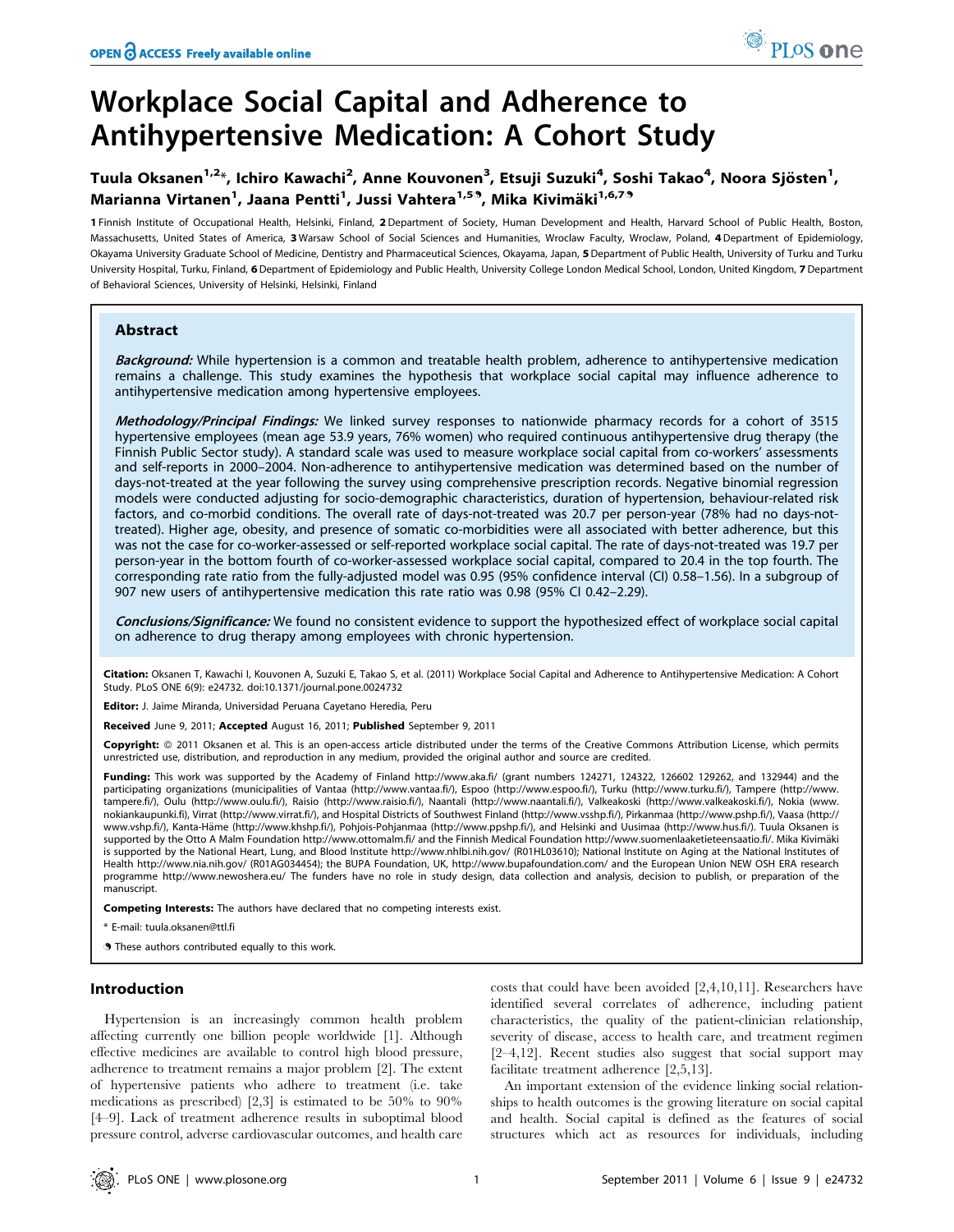interpersonal trust and norms of reciprocity and mutual aid [14– 16]. Both low social capital and uncontrolled blood pressure have been linked to cardiovascular disease morbidity and mortality[11,17,18]. However it is unclear whether poor adherence to antihypertensive medication therapy could be one of the potential mechanisms linking low social capital to adverse cardiovascular outcomes.

In theory, social capital may influence medication adherence through: (a) the provision of effective social support networks for the exchange of health promoting information and access to resources outside the individual's own network [19–21]; (b) social engagement in a meaningful social context that promotes positive psychological states to enhance motivation for self-care and appropriate health service utilization [22,23]; and (c) shared norms and values around health-related behaviours [24,25]. To date, at least two studies have examined the relationship between social capital and the use of antihypertensive medication [26,27]. However, both of these studies used self-reports to assess exposure and outcome and were thus subject to common method bias. Furthermore, the studies assessed social capital via social participation in the community among working and retired people. It can be argued that for working populations spending an increasing amount of their time at work, workplace may also represent a meaningful source of social capital [28,29]. However, we are not aware of any previous studies examining the hypothesis that social capital in work context may promote adherence to antihypertensive drug therapy.

The aim of the present study was to examine the hypothesis that workplace social capital may influence adherence to antihypertensive medication in a prospective cohort study of 3515 hypertensive men and women who responded to a survey of workplace social capital. We linked their responses to nationwide pharmacy records of filled prescriptions for antihypertensive medication and followed up participants for one year to examine the rates of days-not-treated as an objective indicator of nonadherence to treatment.

# Methods

#### Ethics statement

The Ethics Committee of the Finnish Institute of Occupational Health approved the study.

## Study design

We used data from the Finnish Public Sector study, which includes the entire personnel in the municipal services of 10 towns and within 6 hospital districts in Finland [30]. For this study, we included 66,418 employees who responded to a survey of workplace social capital in 2000–2002 and/or 2004 (a total of 79% of the eligible employees responded at least once). In case of repeat responses, the more recent one was used in the analysis. Personal identification numbers were used to link all study participants to national prescription and health registers from 1994 through 2005.

Of the respondents, we identified those who had physicianverified hypertension during the survey year, and who were alive at least one year after the survey year (total  $n = 4538$ ). We excluded all 896 employees of one town for whom prescription data were not available because their medication costs were covered by the employer, 120 participants due to missing data on workplace social capital, and 7 participants who had died before the beginning of the 1-year follow-up which ran from January 1 following the survey year. Thus, the final analytic sample comprised 3515 hypertensive employees (76% women, mean age 53.9 years, range 22–66).

## Case ascertainment for hypertension

Hypertension and its duration were defined based on entitlement to special reimbursement. In Finland, the National Health Insurance administered by the Social Insurance Institution (SII) covers all permanent residents regardless of age, wealth, or employment status. Residents with chronic and severe hypertension are eligible for lower copayments for antihypertensive drugs. Currently, 72% of the costs of medicines are reimbursed after a fixed deductible by purchase with annual maximum copayments of around 600 Euros, provided the person is listed in the Drug Reimbursement Register maintained by the SII. In order to receive special reimbursement, the patient must submit a doctor's certificate to SII stating the illness, and the medication needed to treat it. For hypertension, the current criteria are stricter than the guidelines for treatment of hypertension [11], and include documentation of repeated blood pressure measurements of  $\geq$ 105 mmHg diastolic, or  $\geq$ 95 mmHg diastolic with signs of complications or other cardiovascular risk factors, or  $\geq$ 200 mmHg systolic. Special reimbursement can be granted only after 6 months of surveillance with lifestyle counselling followed by 6 months of drug therapy.

#### Workplace social capital

Workplace social capital was assessed with an 8-item selfassessment scale designed to measure social capital in the workplace [31]. Using a 5-point Likert-scale, the participants assessed workplace social capital, defined as the shared values, attitudes, and norms of trust and reciprocity as well as practices of collective action in their work unit [31]. As previously [32,33], we assessed social capital in two alternative ways: (a) using each individual's own assessment, and to minimise subjectivity bias, (b) summing up the assessment of co-workers, but excluding the individual's own assessment. We calculated the mean of the individual items to construct a scale ranging from 1 to 5 with higher score indicating high social capital. Prior psychometric evaluation in the Finnish Public Sector Study has demonstrated the scale to have high internal consistency (Cronbach's alpha 0.88) and  $r_{wg}$  index (0.88) indicating significant within-unit agreement [31].

#### Assessment of adherence to antihypertensive medication

Adherence to antihypertensive medication was assessed from filled prescriptions for antihypertensive drugs recorded in the Drug Prescription Register. The automated pharmacy dispensing data are operated under a single system and cover virtually all filled outpatient prescriptions from pharmacies in Finland. Pharmacy refill data of antihypertensive drugs were extracted for the year following the survey year, and included a listing of all antihypertensive prescriptions filled, the dispensing date, the quantity dispensed in Defined Daily Dosages (DDDs), and the drug class according to the WHO Anatomical Therapeutic Chemical (ATC) classification for codes C02 (antihypertensives), C03 (diuretics), C07 (beta blockers), C08 (calcium channel blockers), and C09 (ACE inhibitors). DDD is a globally unified measurement unit, defined as the assumed average maintenance dose per day for a drug used for its main indication in adults [34].

We used a refill-sequence model of adherence to quantify the duration of treatment [35]. Thus, we measured the total duration of consecutive refills, using 100 DDDs as a maximum for a refill (up to 3 months supply of medications can be reimbursed during a single transaction in the Finnish reimbursement legislation) and added 50 days to all refills to prospectively fill the gaps between subsequent purchases [35,36]. This grace period for the gap in medication implies that the patients treated with half of the defined daily dose are correctly assigned as having 100 days of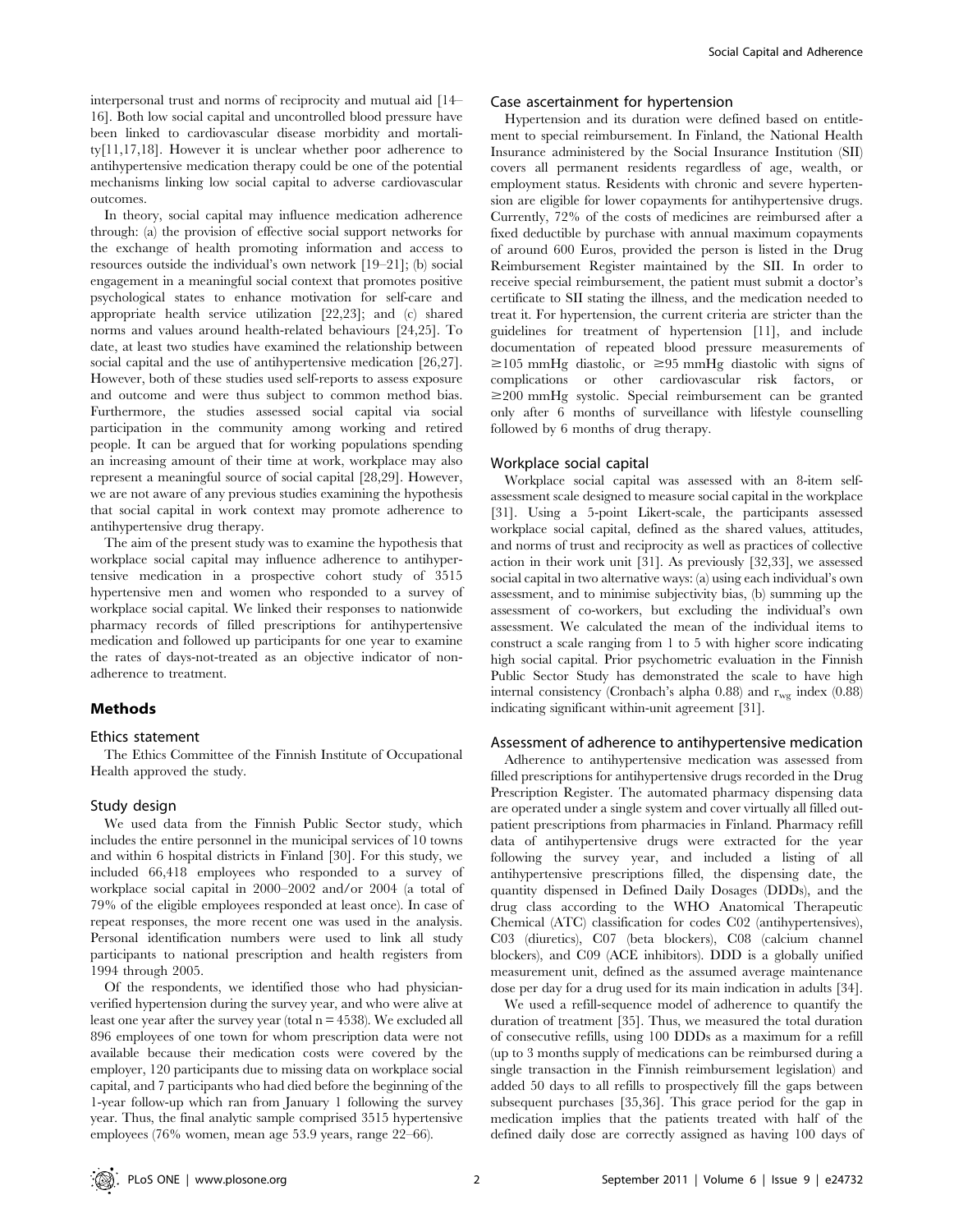treatment. We then calculated (with this model) the length of the gaps, i.e. days-not-treated, between subsequent prescriptions in the sequence of all refill dates, assuming that an individual has not discontinued drug therapy at a given point in time if his/her dispensed supply from the last redemption has not elapsed or if it elapsed within the last 50 days. We excluded periods of inpatient hospital admissions during which the medication is provided by the hospital. The outcome, days-not-treated, indicated nonadherence to drug therapy and was treated as a continuous variable in the analyses [37,38].

## Covariates

Participants' age, sex, socioeconomic status (SES), type of job contract (permanent vs. temporary), type of employer (municipality vs. hospital), and geographic area (Southern, Middle or Northern Finland, based on the location of the workplace) were derived from employers' registers. SES was divided into three categories according to the occupational classification of Statistics Finland, i.e. upper grade non-manual workers (e.g. head nurses, teachers), lower grade non-manual workers (e.g. practical nurses, technicians), and manual workers (e.g. cleaners, maintenance workers). Marital status (married or cohabiting vs. other) was derived from survey responses. Standard questionnaires were used to assess behaviour-related risk factors: obesity (body mass index $\geq$ 30, calculated as weight in kilograms divided by height in meters squared), smoking (current vs. ex- or never), excess alcohol use  $(>210g/wk)$  [39], and physical inactivity ( $\leq$ 2 METhours/wk, MET = metabolic equivalent tasks) [40].

The presence of co-morbid physical illnesses was based on documentation of the condition in the SII, the National Hospital Discharge Register, or the Finnish Centre for Pension for entitlement to special reimbursement for the costs of medication, sickness absence or disability pension or the main diagnoses of hospital discharge. These conditions included diabetes mellitus, heart failure, coronary heart disease, cardiac arrhythmia, and cerebrovascular diseases. Notifications of diagnosed cancer were obtained from the Finnish Cancer Registry which compiles all cancer notifications in Finland. Co-morbid conditions were encoded as 'yes' if any data on pre-existing disease was found during four years preceding the follow-up. Co-morbid depression was identified based on documentation of any of the following: 1) long term (>90 days) work disability (sickness absence or disability pension), 2) hospital admission due to depression, 3) pharmacy records of filled prescriptions of at least 30 defined daily dosages of antidepressants (ATC code N06) during any of the four years preceding the follow-up, or 4) if the participant responded as being diagnosed with depression in the survey.

#### Statistical analysis

As of April 2003, pharmacy personnel have been allowed to switch to generic drug formulations to lower total prescription drug costs in Finland, additionally leading to smaller copayments to individuals, factor suggested to influence adherence [7]. We took this into account in the analyses by adjusting the models for the survey year. We examined the age- and survey-year-adjusted differences in rates of days-not-treated as a function of the cohort characteristics using analysis of variance. We calculated rate ratios (RR) and their 95% confidence intervals (CI) for the days-nottreated using negative binomial regression models to take into account the skewness of the outcome [41], allowing for overdispersion. We conducted the analyses separately for self-reported and co-worker-assessed social capital, adjusting for age, survey year, sex, socioeconomic position, marital status, type of job contract, type of employer, area of residence, duration of hypertension, behaviour-related risk factors, and co-morbid physical illness and depression at baseline. We tested whether sex or SES modified the association by adding the interaction terms sex\*workplace social capital and SES\*workplace social capital in the model of main effects, but we did not find any evidence of an effect modification (all p-values  $>0.05$ ). Potential predictors of non-adherence were considered statistically significant at  $95\%$  confidence interval level (two-sided p $\leq 0.05$ ).

#### Sensitivity analyses

We conducted three sets of sensitivity analyses. First, as 80% of days treated is commonly used as a cut-point in adherence studies [3,7], we tested the robustness of the findings by dichotomizing the outcome as less than 80% of days treated versus other. Using this binary outcome, we then conducted logistic regression models to calculate odds ratios (OR) for the risk of non-adherence associated with self-assessed and co-workers' assessment of workplace social capital. Second, because the effects of workplace social capital on health may vary by dimension [42], we examined the vertical (i.e. employees' relations with their employers and supervisors) and horizontal (i.e. social contacts, cooperation and trust in relation to co-workers) components of workplace social capital separately. We determined the vertical or horizontal component of workplace social capital as in our previous study [43], divided the co-worker assessed and self-reported ratings into quartiles, and examined whether they were associated with non-adherence with negative binomial regression models. Third, we restricted the sample to 907 (77% women) new users of antihypertensive medication because long-term users may differ from new users in terms of baseline risk; there is also evidence to suggest that adherence reduces over time [4,6]. We traced those who were newly granted special reimbursement for hypertension after responding to a survey in 2000–02 or 2004, followed their adherence to antihypertensive medication during the first year of treatment starting from the date of granting special reimbursement, and repeated the main analysis using negative binomial regression models adjusting for age and year of treatment, and then for all covariates.

All statistical analyses were conducted with SAS 9.13 statistical software (SAS Institute, Inc., Cary, NC, USA).

#### Results

The baseline characteristics of the 828 hypertensive men and 2687 women are shown in Table 1. Of them, 14% were smokers and 30% obese, 14% had been diagnosed with physical illnesses, and 20% with depression before the adherence follow-up begun. Participants had been treated for hypertension for a mean of 9.0 years (range 1–33) as defined from the duration of entitlement to special reimbursement. The means of self-assessed and co-workers' assessed workplace social capital were 3.56 (standard deviation (SD) 0.78, range 1–5) and 3.57 (SD 0.39, range 1.38–5), respectively.

The overall rate of days-not-treated was 20.7 per person-year (range 0–365 days). A total of 78% of the participants had no daysnot-treated according to the Drug Prescription Register.

We did not find statistically significant differences in the rate of days-not-treated between men and women, by marital status, type of job contract or employer, residential area, or between socioeconomic groups (Table 1). Smoking, physical inactivity and heavy alcohol use were not associated with adherence either. In contrast, each 5-year increase in age reduced the rate of daysnot-treated by 14% (RR 0.86, 95% CI 0.77–0.96). Obesity and the presence of somatic co-morbidity were also associated with an improved adherence: adjusted for age and survey year, rate ratios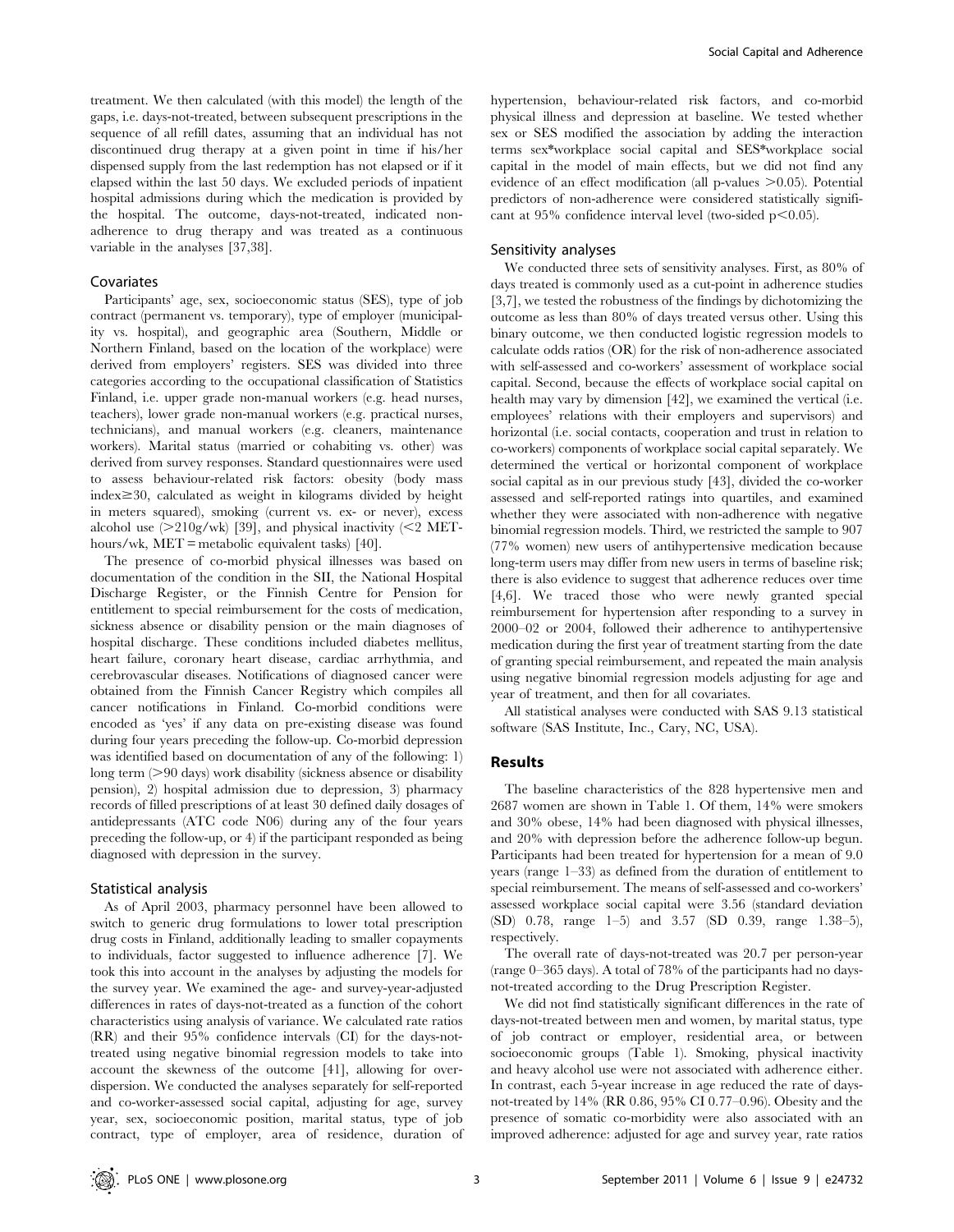Table 1. Baseline characteristics and their association with non-adherence to antihypertensive medication in 3515 hypertensive employees, the Finnish Public Sector Study, 2000–2005.

|                                            |            | Days-not-treated        |                         |  |
|--------------------------------------------|------------|-------------------------|-------------------------|--|
| <b>Characteristic</b>                      | N (%)      | Rate per 1 person-year* | RR (95% CI)*            |  |
| Sex                                        |            |                         |                         |  |
| Women                                      | 2687 (76)  | 20.4                    | 1.00                    |  |
| Men                                        | 828 (24)   | 21.7                    | $1.06$ $(0.73-1.55)$    |  |
| Socioeconomic status                       |            |                         |                         |  |
| Higher non-manual                          | 799 (23)   | 20.0                    | 1.00                    |  |
| Lower non-manual                           | 1843 (52)  | 22.0                    | $1.15(0.77 - 1.72)$     |  |
| Manual workers                             | 871 (25)   | 18.6                    | $0.92(0.58 - 1.46)$     |  |
| Marital status                             |            |                         |                         |  |
| Married                                    | 2638 (76)  | 20.7                    | 1.00                    |  |
| Not married                                | 822 (24)   | 21.8                    | $1.07(0.73 - 1.56)$     |  |
| Type of job contract                       |            |                         |                         |  |
| Permanent                                  | 3190 (93)  | 20.2                    | 1.00                    |  |
| Temporary                                  | 246 (7)    | 25.2                    | $1.23(0.65 - 2.33)$     |  |
| Type of employer                           |            |                         |                         |  |
| Municipality                               | 2238 (64)  | 19.7                    | 1.00                    |  |
| Hospital                                   | 1277 (36)  | 22.4                    | 1.13 (0.80-1.59)        |  |
| Geographical area                          |            |                         |                         |  |
| Southern Finland                           | 1919 (55)  | 20.7                    | 1.00                    |  |
| Middle Finland                             | 869 (25)   | 16.2                    | $0.74(0.50 - 1.10)$     |  |
| Northern Finland                           | 727 (21)   | 26.0                    | 1.20 (0.79-1.83)        |  |
| Smoking                                    |            |                         |                         |  |
| No                                         | 2919 (86)  | 21.0                    | 1.00                    |  |
| Yes                                        | 481 (14)   | 21.2                    | $1.00(0.63 - 1.60)$     |  |
| BMI $\geq$ 30                              |            |                         |                         |  |
| No                                         | 2367 (70)  | 24.2                    | 1.00                    |  |
| Yes                                        | 1034 (30)  | 12.4                    | $0.51$ $(0.36 - 0.72)$  |  |
| Heavy alcohol use                          |            |                         |                         |  |
| No                                         | 3097 (89)  | 21.4                    | 1.00                    |  |
| Yes                                        | 398 (11)   | 15.1                    | $0.68$ $(0.41 - 1.13)$  |  |
| Physical inactivity                        |            |                         |                         |  |
| No                                         | 2251 (65)  | 22.7                    | 1.00                    |  |
| Yes                                        | 1228 (35)  | 17.4                    | $0.75(0.53 - 1.04)$     |  |
| Co-morbid physical illness†                |            |                         |                         |  |
| No                                         | 3029 (86)  | 21.9                    | $1.00$                  |  |
| Yes                                        | 486 (14)   | 13.3                    | $0.59(0.37-0.94)$       |  |
| Co-morbid depression                       |            |                         |                         |  |
| No                                         | 2804 (80)  | 19.8                    | 1.00                    |  |
| Yes                                        | 711 (20)   | 24.3                    | $1.24(0.84 - 1.85)$     |  |
| Age (years, mean, SD)                      | 53.9 (6.6) |                         | $0.86$ (0.77-0.96)**    |  |
| Duration of hypertension (years, mean, SD) | 9.0(6.3)   |                         | $1.07 (0.94 - 1.22)$ ** |  |

RR; rate ratio, CI; confidence interval, SD; standard deviation.

\*Adjusted for age and survey year.

\*\*per 5-year increase.

{ Diabetes mellitus, coronary insufficiency, coronary heart disease, cardiac arrhythmias, cerebrovascular disease.

doi:10.1371/journal.pone.0024732.t001

for days-not-treated were 0.51 (95% CI 0.36–0.72) for the obese and 0.59 (95% CI 0.37–0.94) for the participants with somatic comorbidities compared to employees without these conditions.

Table 2 shows that neither co-worker assessed nor self-reported workplace social capital was associated with adherence to antihypertensive medication at 95% confidence level. The rate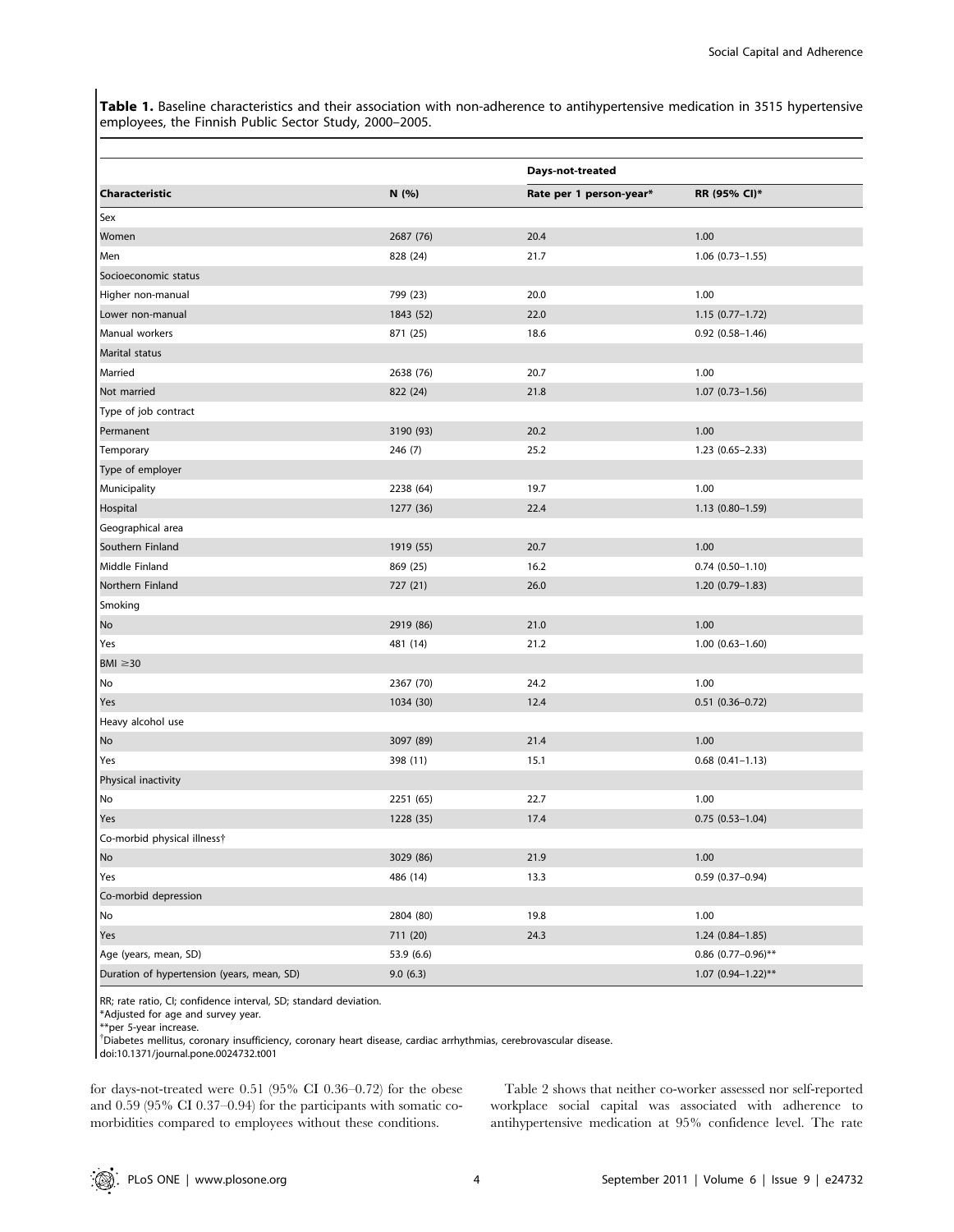Table 2. Association between workplace social capital and non-adherence to antihypertensive medication in 3515 hypertensive employees, the Finnish Public Sector Study, 2000–2005.

|                                 |                        | Days-not-treated        |                         |                         |
|---------------------------------|------------------------|-------------------------|-------------------------|-------------------------|
| <b>Workplace social capital</b> | Rate per 1 person-year | Model 1<br>RR (95% CI)* | Model 2<br>RR (95% CI)* | Model 3<br>RR (95% CI)* |
| l Self-assessed                 |                        |                         |                         |                         |
| $1$ (low)                       | 23.2                   | $1.03(0.65 - 1.65)$     | $1.13(0.70-1.83)$       | $1.17(0.72 - 1.92)$     |
| 2                               | 19.2                   | $0.82(0.52 - 1.30)$     | $0.91(0.57 - 1.45)$     | $0.85(0.53 - 1.38)$     |
| 3                               | 18.9                   | $0.87(0.54 - 1.39)$     | $0.94(0.58 - 1.52)$     | $1.04(0.62 - 1.73)$     |
| 4 (high)                        | 21.7                   | 1.00                    | 1.00                    | 1.00                    |
| Co-workers' assessment          |                        |                         |                         |                         |
| $\vert$ 1 (low)                 | 19.7                   | $1.00(0.63 - 1.57)$     | $0.97(0.60 - 1.57)$     | $0.95(0.58 - 1.56)$     |
| 2                               | 21.2                   | $1.05(0.66 - 1.66)$     | $1.04(0.64 - 1.67)$     | $0.92(0.56 - 1.52)$     |
| 3                               | 21.4                   | $1.04(0.66 - 1.65)$     | $0.96(0.60 - 1.55)$     | $0.80(0.48 - 1.32)$     |
| 4 (high)                        | 20.4                   | 1.00                    | 1.00                    | 1.00                    |

\*RR; rate ratio, CI; confidence interval.

Model 1 adjusted for age and survey year.

Model 2, as Model 1, additionally adjusted for sex, socioeconomic and marital status, type of job contract, type of employer, geographical area, and the duration of hypertension.

Model 3, as Model 2, additionally adjusted for smoking, excess alcohol use, obesity, physical inactivity, and co-morbid physical illness and depression.

doi:10.1371/journal.pone.0024732.t002

of days-not-treated was 19.7 per person-year in the bottom fourth of co-worker-assessed workplace social capital, compared to 20.4 in the top fourth. The corresponding rate ratio, adjusted for sociodemographic characteristics, duration of hypertension, behaviourrelated risk factors, and co-morbid conditions was 0.95 (95% CI 0.58–1.56). For self-reported workplace social capital, the rate of days-not-treated was 23.2 among employees in the lowest quartile, whereas it was 21.7 for those reporting the highest levels. The corresponding rate ratio from the fully-adjusted model was 1.17 (95% CI 0.72–1.92).

The results from the sensitivity analysis were consistent with the main findings. Modelling the risk of less than 80% of days-treated as the outcome and adjusting for all the covariates showed that employees in the lowest quartile of co-worker assessed workplace had no excess risk of non-adherence (OR 1.06, 95% CI 0.66–1.38) compared to those in the highest quartile. For the lowest levels of self-reported workplace social capital, the odds ratio from the fullyadjusted model was 1.16 (95% CI 0.81–1.66). Similarly, neither co-worker assessed nor self-reported vertical or horizontal component of workplace social capital were associated with adherence; the rate ratios varied between 1.00 and 1.12, and all 95% confidence intervals included unity.

In the subcohort of 907 new users of antihypertensive medication, the overall rate of days-not-treated was 18.7 per person-year during the first year of treatment when entitled to special reimbursement for the costs of medication. Table 3 shows that among these new users of antihypertensive medication there was no excess risk of non-adherence associated with co-worker assessed or self-reported workplace social capital. The rate ratio of days-not-treated was 0.98 (95% CI 0.42–2.29) for low vs. high coworker assessed workplace social capital and 1.43 (95% CI 0.60– 3.40) for low vs. high self-reported social capital.

#### **Discussion**

In this cohort of 3500 hypertensive employees, we found no consistent evidence to support the hypothesis that workplace social capital would be associated with adherence to antihypertensive

medication. This was true for all and new users of antihypertensive medication, for self-assessed and co-workers' assessment of workplace social capital, and for its vertical and horizontal components.

Our results are in line with Johnell et al. who found no robust association between social participation in the community and adherence to antihypertensive medication among the elderly [26]. Similarly, Merlo et al. found no neighbourhood effect of social participation on self-reported antihypertensive medication use among women [27]. In our study, low self-reported social capital was non-significantly associated with non-adherence, whereas the association of co-worker-assessed social capital and adherence was practically null. Given that we had sufficient power to detect a meaningful association between social capital and adherence, these null results suggest that workplace social capital does not explain non-adherence to pharmacotherapy in hypertensive working populations.

It is important to consider alternative explanations for our results. The American Society of Hypertension and empirical studies have highlighted that factors related to the health care system are undervalued as contributors to (in)sufficient adherence, as access to health care services may vary among health care systems leading to cost-related non-adherence [4,44]. In Finland, all citizens have unrestricted access to health services, including partial or complete reimbursement of purchased medicines. In these circumstances it may be that social capital in the workplace promotes regular check-ups and help seeking in the first place rather than continued adherence to medication [22,43]. Once a patient has commenced long-term therapy, it is possible that other characteristics, such as age, overall life style and, psychological traits, may affect treatment adherence, as demonstrated in a previous study in this cohort [41].

Imprecise measurement of the exposure or the outcome may contribute to null findings. It is unlikely that the social capital measure is subject to appreciable measurement error because we also assessed co-workers' perceptions of workplace social capital in the same work unit, thus reducing the possibility of common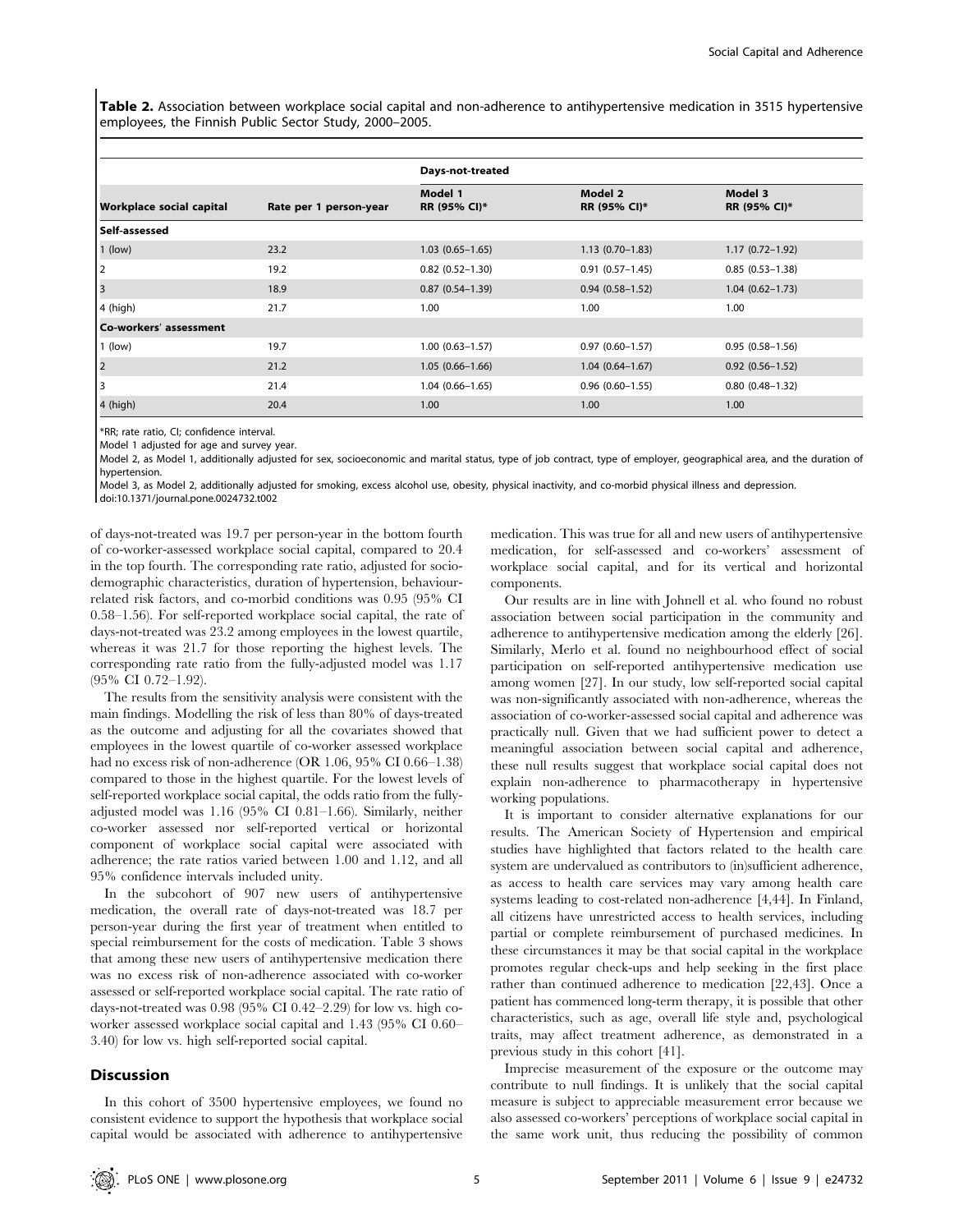Table 3. Association between workplace social capital and non-adherence to antihypertensive medication in a subcohort of 907 employees with incident hypertension, the Finnish Public Sector Study, 2000–2005.

|                                 | Days-not-treated       |                         |                         |  |  |
|---------------------------------|------------------------|-------------------------|-------------------------|--|--|
| <b>Workplace social capital</b> | Rate per 1 person-year | Model 1<br>RR (95% CI)* | Model 2<br>RR (95% CI)* |  |  |
| Self-assessed                   |                        |                         |                         |  |  |
| $1$ (low)                       | 24.5                   | $1.56(0.71 - 3.44)$     | $1.43(0.60 - 3.40)$     |  |  |
| 2                               | 20.7                   | $1.38(0.64 - 3.00)$     | $1.27(0.54 - 2.94)$     |  |  |
| 3                               | 13.4                   | $0.80(0.78 - 1.69)$     | $0.92(0.40 - 2.13)$     |  |  |
| $4$ (high)                      | 18.1                   | 1.00                    | 1.00                    |  |  |
| Co-workers' assessment          |                        |                         |                         |  |  |
| $1$ (low)                       | 18.4                   | $1.04(0.48 - 2.24)$     | $0.98(0.42 - 2.29)$     |  |  |
| $\vert$ <sub>2</sub>            | 21.0                   | $1.23(0.57-2.64)$       | $1.08(0.47 - 2.47)$     |  |  |
| 3                               | 15.3                   | $0.86$ $(0.40-1.85)$    | $0.70(0.31 - 1.60)$     |  |  |
| $4$ (high)                      | 18.1                   | 1.00                    | 1.00                    |  |  |

\*RR; rate ratio, CI; confidence interval.

Model 1 adjusted for age and treatment year.

Model 2, as Model 1, additionally adjusted for sex, socioeconomic and marital status, type of job contract, type of employer, geographical area, duration of hypertension, smoking, excess alcohol use, obesity, physical inactivity, and co-morbid physical illness and depression.

doi:10.1371/journal.pone.0024732.t003

method and subjectivity biases related to self-report. Furthermore, the workplace social capital measure has successfully predicted other health outcomes, such as depression, in this dataset [32,33].

By and large, the measurement of adherence in hypertension is problematic because no direct measures, such as biological markers measured from the blood, are available [3]. We did not use self-reports of adherence which are subject to recall bias and social desirability with the tendency to overestimate adherence [6,45]. Comprehension of monitoring of adherence as in randomised controlled trials may itself enhance adherence [9]. Measuring adherence objectively from pharmacy refill data are considered highly accurate and more complete than medical records and information elicited from questionnaires [46]. In our study, the rates of adherence observed were in line with previous studies from the UK [5], US [7,8], and Spain [9] reporting days covered rather than using an arbitrary cut-point to determine adherence. Furthermore, we found, in agreement with previous studies, that older age, obesity, and co-occurrence of cardiovascular co-morbidities were each associated with better adherence [47,48]. Patients with multiple cardiovascular risk factors may be more motivated to adhere with their therapy or have more severe of hypertension [47,48].

Limited variation in the exposure may lead to an underestimation of associations and potentially contribute to false null findings. All employees in our study were working in the service of public hospitals or municipalities. It is possible that the workplace culture in these public sector workplaces is more similar than in other types of workplace (for example in private for-profit companies), resulting in reduced variation in workplace social capital. However, the range and standard deviation of the social capital measures suggest that limited variation may not be a major problem in these data

Low statistical power can prevent detection of small effects. Our study was based on a relatively large sample and the absolute differences in non-adherence days between social capital groups were all within 6 days per year. This suggests that there was no clinically meaningful effect of workplace social capital on adherence behaviour. Still, based on the results of this study, we

cannot refute the possibility that social capital in other contexts might be associated with adherence to antihypertensive medication or treatment adherence in other diseases.

# Strengths and limitations

We employed data from a large cohort of workers with physician-verified hypertension and need for continuous antihypertensive medication, successfully linked to a comprehensive population level prescription register to enable a 12-month prospective follow-up. All participants were covered by the Finnish National Health Insurance, thus avoiding selection bias due to insurance coverage or varying time of insurance coverage which is possible in commercial health insurance plans. We investigated both prevalent and new users because barriers to good adherence may differ for newly-diagnosed patients versus those with long-standing treatment for hypertension [6,7]. We used a psychometrically validated multi-item measure to assess workplace social capital. We measured medication adherence objectively from pharmacy refill data. Rates of refilled prescriptions are considered valid as measures of gaps in medication supply within a closed pharmacy system provided that the refills are measured at several points in time [3,49].

However, the results need to be interpreted in the light of several limitations. First, pharmacy dispensing records provide an indirect measure of adherence and we could not ascertain whether the medication was actually taken. Second, the participants were covered by the Finnish National Health Insurance which may compromise generalisability of the findings to uninsured workers. Third, qualifying for special reimbursement required blood pressure levels of Stage II hypertension or Stage I with other cardiovascular risk factors or co-morbidities [11]. Hence, we do not know whether workplace social capital contributes to adherence in milder cases of hypertension. Fourth, we assessed workplace social capital at baseline only, and we did not assess changes in social capital in relation to changes in adherence behaviour. Fifth, when prescription registries are used to define episodes of medication use, apparent gaps in treatment can occur. By filling the gaps, we avoided bias from embedded gaps due to a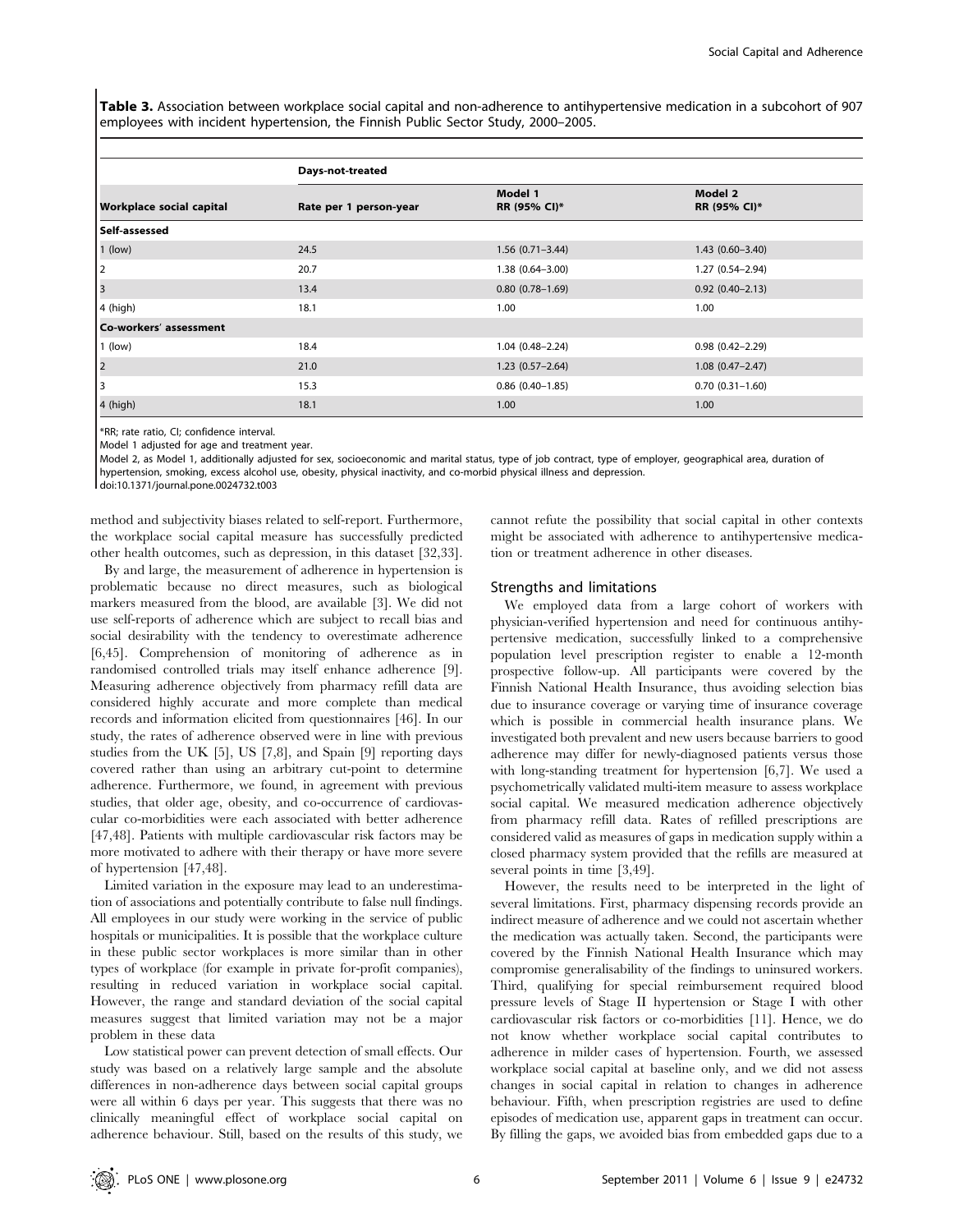lower dose than DDD or tablet splitting; however, we could still have misclassified participants with terminal gaps, i.e. discontinuing the medication without finishing the supply [50]. If the 50 days we used for filling the gaps is too long a period, we have counted those non-adherent as adherent; conversely, if the period is too short, we have missed individuals who continued taking the medication, i.e. who were adherent. Non-differential misclassification of the outcome, which can be assumed to be the case with the Prescription Register, is likely to bias the measures of associations towards the null. Finally, there may be a tendency of those employees whose adherence is poor to develop complications of high blood pressure and to leave employment [10,50]. However, our follow-up covered both employed and unemployed population, reducing the healthy worker effect related to occupational cohorts [51].

#### Conclusions

In this paper, we report null results of the relationship between workplace social capital and adherence to antihypertensive

#### References

- 1. Kearney PM, Whelton M, Reynolds K, Muntner P, Whelton PK, et al. (2005) Global burden of hypertension: analysis of worldwide data. Lancet 365: 217–223.
- 2. Adherence to long-term therapies (2003) Evidence for action. Geneva, Switzerland: World Health Organisation.
- 3. Osterberg L, Blaschke T (2005) Adherence to medication. N Engl J Med 353: 487–497.
- 4. Hill MN, Miller NH, DeGeest S (2010) ASH position paper: Adherence and persistence with taking medication to control high blood pressure. J Clin Hypertens 12: 757–764.
- 5. Schroeder K, Fahey T, Hollinghurst S, Peters TJ (2005) Nurse-led adherence support in hypertension: a randomized controlled trial. Family Practice 22: 144–151.
- 6. Burnier M (2006) Medication adherence and persistence as the cornerstone of effective antihypertensive therapy. Am J Hypertens 19: 1190–1196.
- 7. Briesacher BA, Andrade SE, Fouayzi H, Chan KA (2009) Medication adherence and the use of generic drug therapies. Am J Manag Care 15: 450–456.
- 8. Rose AJ, Berlowitz DR, Manze M, Orner MB, Kressin N (2009) Intensifying therapy for hypertension despite suboptimal adherence Hypertension 54: 524–529.
- 9. Pladevall M, Brotons C, Gabriel R, Arnau A, Suarez C, et al. (2010) Multicenter cluster-randomized trial of a multifactorial Intervention to improve antihypertensive medication adherence and blood pressure control among patients at high cardiovascular risk (The COM99 Study). Circulation 122: 1183–1191.
- 10. Simpson SH, Eurich DT, Majumdar SR, Padwal RD, Tsuyuki RT, et al. (2006) A meta-analysis of the association between adherence to drug therapy and mortality. BMJ 333: 15.
- 11. Chobanian AV, Bakris GL, Black HR, Cushman WC, Green LA, et al. (2003) Seventh Report of the Joint National Committee on prevention, detection, evaluation, and treatment of high blood pressure. Hypertension 42: 1206–1252.
- 12. Kidd KE, Altman DG (2000) Adherence in social context. Control Clin Trials 21: 184S–187S.
- 13. Hashmi SK, Afridi MB, Abbas K, Sajwani RA, Saleheen D, et al. (2007) Factors associated with adherence to anti-hypertensive treatment in Pakistan. PLoS ONE 2; e28.
- 14. Bourdieu P (1986) The Forms of Capital. Handbook of Theory of research for the Sociology of education. New York, NY: Greenwood Press.
- 15. Putnam RD (1993) Making democracy work: Civic traditions in modern. , Italy: Princeton University Press, Princeton, New Jersey.
- 16. Baum FE, Ziersch AM (2003) Social capital. J Epidemiol Community Health 57: 320–323.
- 17. Sundquist K, Lindström M, Malmström M, Johansson SE, Sundquist J (2004) Social participation and coronary heart disease: a follow-up study of 6900 women and men in Sweden. Soc Sci Med 58: 615–622.
- 18. Sundquist J, Johansson SE, Yang M, Sundquist K (2006) Low linking social capital as a predictor of coronary heart disease in Sweden: a cohort study of 2.8 million people. Soc Sci Med 62: 954–963.
- 19. Berkman LF, Glass T, Brisette T, Seeman TE (2000) From social integration to health: Durkheim in the new millennium. Soc Sci Med 51: 843–857.
- 20. Stanton AL (1987) Determinants of adherence to medical regimens by hypertensive patients. J Behav Med 10: 377–394.
- 21. Rogers E (1983) Diffusion of Innovations. New York, NY: The Free Press.
- 22. Kawachi I, Kennedy BP, Glass R (1999) Social capital and self-rated health: a contextual analyses. Am J Public Health 89: 1187–1193.

medication. Reporting null results may provide balance for the social capital research area not to produce publication bias and not to show social capital in a too favourable light. We wish not to guard research away from studying social capital in workplaces, but instead, encourage comparative work. To our knowledge, this is the first and only investigation on this topic in the work context to date. As the meaning of workplace social capital may differ by cultural background or branch of industries, further studies in other cohorts and contexts are needed to refute the overall hypothesis that social capital is associated with adherence to antihypertensive medication.

#### Author Contributions

Conceived and designed the experiments: TO JP JV. Analyzed the data: TO. Wrote the paper: TO IK AK ES ST NS MV JP JV MK. Contributed to the acquisition of data: MV JP JV MK.

- 23. Kawachi I, Berkman L (2001) Social ties and mental health. J Urban Health 78: 458–467.
- 24. Kouvonen A, Oksanen T, Vahtera J, Väänänen A, De Vogli R, et al. (2008) Work-place social capital and smoking cessation: the Finnish Public Sector Study. Addiction 103: 1857–1865.
- 25. Lindström M, Hanson BS, Östergren P-O (2001) Socioeconomic differences in leisure-time physical activity: the role of social participation and social capital in shaping health related behaviour. Soc Sci Med 52: 441–451.
- 26. Johnell K, Råstam L, Lithman T, Sundquist J, Merlo J (2005) Low adherence with antihypertensives in actual practice: the association with social participation - a multilevel analysis. BMC Public Health 5: 17.
- 27. Merlo J, Lynch JW, Yang M, Lindström M, Östergren PO, et al. (2003) Effect of neighbourhood social participation on individual use of hormone replacement therapy and antihypertensive medication: A multilevel analysis. Am J Epidemiol 157: 774–783.
- 28. Sapp AL, Kawachi I, Sorensen G, LaMontagne AD, Subramanian SV (2010) Does workplace social capital buffer the effects of job stress? A cross-sectional, multilevel analysis of cigarette smoking among U.S. manufacturing workers. J Occup Environ Med 52: 740–750.
- 29. Lindström M (2008) Invited commentary: Social capital, social contexts, and depression. Am J Epidemiol 167: 1152–1154.
- 30. Salo P, Oksanen T, Sivertsen B, Hall M, Pentti J, et al. (2010) Sleep disturbances as a predictor of cause-specific work disability and delayed return to work. Sleep 33: 1323–1331.
- 31. Kouvonen A, Kivimäki M, Vahtera J, Oksanen T, Elovainio M, et al. (2006) Psychometric evaluation of a short measure of social capital at work. BMC Public Health 6.251.
- 32. Oksanen T, Kouvonen A, Kivimäki M, Pentti J, Virtanen M, et al. (2008) Social capital at work as a predictor of employee health: multilevel evidence from work units in Finland. Soc Sci Med 66: 637–649.
- 33. Kouvonen A, Oksanen T, Vahtera J, Stafford M, Wilkinson R, et al. (2008) Low workplace social capital as a predictor of depression: The Finnish Public Sector study. Am J Epidemiol 167: 1143–1151.
- 34. World Health Organization (WHO) (2006) Guidelines for ATC classification and DDD assignement. Oslo: WHO Collaborating Centre for Drug Statistics Methodology.
- 35. Caetano PA, Lam JM, Morgan SG (2006) Toward a standard definition and measurement of persistence with drug therapy: Examples from research on statin and antihypertensive utilization. Clin Ther 28: 1411–1424.
- 36. Nielsen LH, Lokkegaard E, Andreasen AH, Keiding N (2008) Using prescription registries to define continuous drug use: how to fill gaps between prescriptions. Pharmacoepidemiol Drug Saf 17: 384–388.
- 37. Schroeder K, Fahey T, Hay AD, Montgomery A, Peters TJ (2006) Relationship between medication adherence and blood pressure in primary care: prospective study. J Hum Hypertens 20: 625–627.
- 38. Steiner JF, Prochazka AV (1997) The assessment of refill compliance using pharmacy records: methods, validity, and applications. J Clin Epidemiol 50: 105–116.
- 39. Rimm EB, Williams P, Fosher K, Criqui M, Stampfer MJ (1999) Moderate alcohol intake and lower risk of coronary heart disease: meta-analysis of effects on lipids and haemostatic factors. BMJ 319: 1523–1528.
- 40. Kujala UM, Kaprio J, Sarna S, Koskenvuo M (1998) Relationship of Leisure-Time Physical Activity and Mortality: The Finnish Twin Cohort. JAMA 279: 440–444.